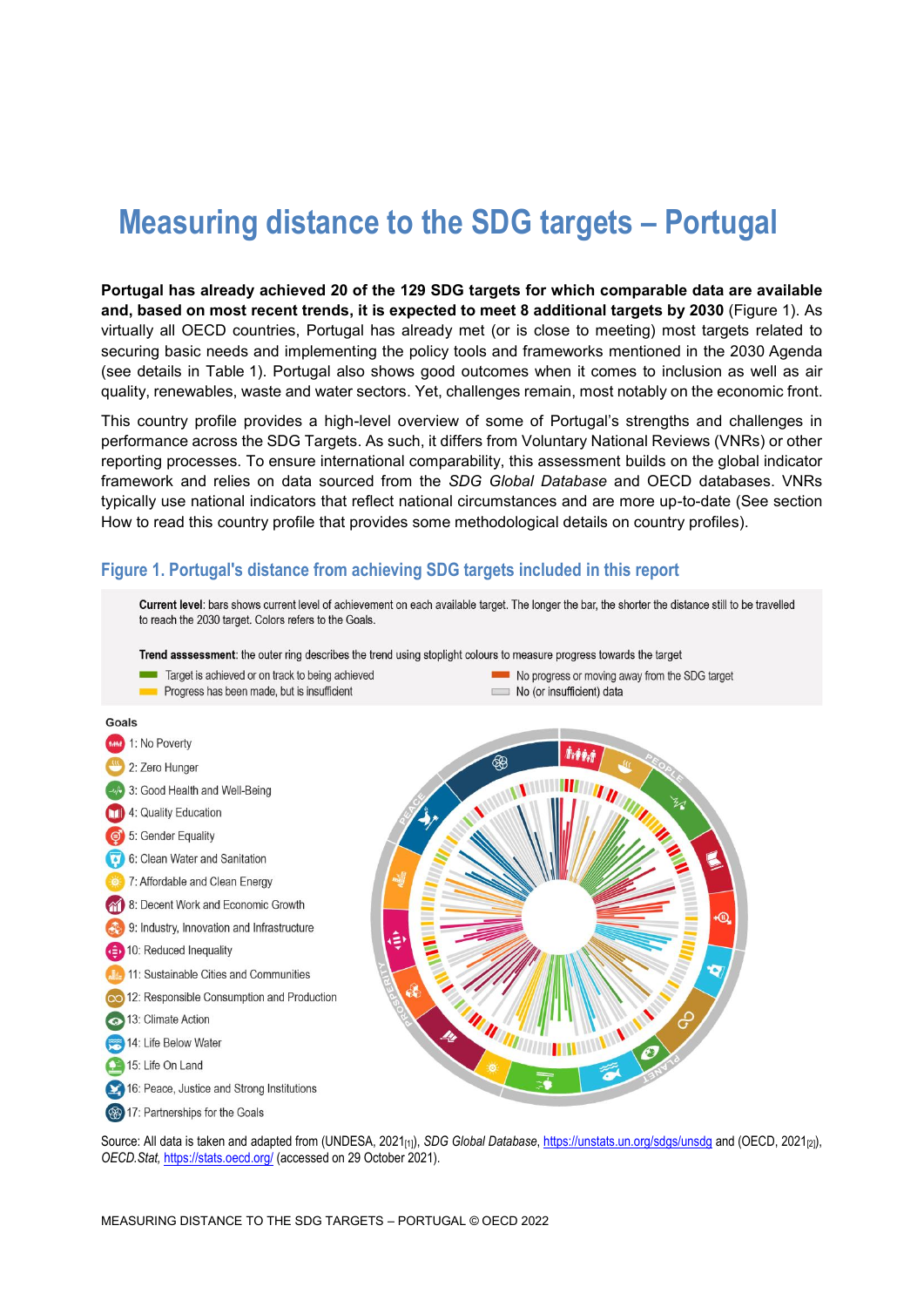# **Main strengths**

**Portugal shows good outcomes when it comes to air quality, renewables, waste and water sectors** The use of renewable sources of energy is increasing and accounted for more than half of electricity generation and around one third of energy consumption in 2019 (Target 7.2). Portugal is also more energyefficient than many of its OECD peers and displays a level of energy intensity below the OECD average (Target 7.3). When it comes to water (Goal 6), while there is scope to progress on water-use efficiency (the ratio of the value added to the volume of water use), Portugal shows relatively low levels of freshwater abstraction and water stress (Target 6.4). On waste and sustainable consumption (Goal 12), recycling and composting are increasing but the material recovery rate remains below the OECD average (Targets 11.6 and 12.5) and food waste also remains high (Target 12.2). Finally, air quality is good, with mean human exposure to PM2.5 in cities below the WHO-recommended level (Target 11.6) and low deaths and illness from pollution (Target 7.3).

**Portugal shows several positive outcomes also on inclusion**. Nine in ten Portuguese people believe that the country is a good place to live for racial and ethnic minorities (Target 10.3), and Portugal meets Target 10.7 on migration policies to facilitate orderly, safe, regular and responsible migration and mobility of people. On Goal 5, Portugal has a comprehensive legal framework to promote, enforce and monitor gender equality in different areas (Target 5.1). Still, the gender gap in unpaid work is large, with women spending every day almost 4 hours more than men on care and domestic chores (Target 5.4) – although latest available data refer to 1999.

### **Main challenges**

**Despite good health status, behavioural risk factors and high out-of-pocket expenditures are a challenge to people's health.** Portugal appears to be at (or close to) many Goal 3 targets focusing on health. For instance, Portugal is close to meeting Target 3.3 on communicable diseases, with AIDS and Hepatitis B incidences well below the OECD average; Portugal also enjoys one of the highest immunisation rate (Target 3.b). Still, non-medical determinants of health such as poor diets, smoking and alcohol consumption are major drivers of morbidity and mortality. Adult smoking rate (Target 3.a) is high, at 14%, while around one third of the population is obese (Target 2.2). Near universal health care coverage is achieved but access to health services is more difficult for vulnerable groups and health expenditures exceed 10% of total household expenditures for around 18% of the population (Target 3.8).

**There is scope for progress on land use and several environmental targets.** Built-up area has been growing faster than the population (Target 11.3) and degraded land area accounted for a third of total land area in 2015 – the second highest share in the OECD after Mexico (Target 15.3). Portugal is also at median distance from Target 6.6 on water-related ecosystems. Between mid-1980s and 2015, 7% of permanent water had been converted to non-permanent water. Beyond land-use, Portugal also has some distance to travel to meet some targets related to policy implementation (e.g. Target 12.4 on chemical and hazardous waste, and 14.b on small-scale fisheries) and monitoring (e.g. Target 12.b on the implementation of accounting tools to monitor the economic and environmental aspects of tourism). As in most OECD countries, outcome measures confirm a significant loss in biodiversity (Targets 2.5 and 15.5).

**Living standards are below the OECD average and financial transfers to other countries are limited.** Portugal's economy has grown at a relatively slow rate (Target 8.1) and labour productivity growth had been sluggish (Target 8.2). While Portugal has achieved one of the largest reductions in unemployment of any OECD country over the past decade (the unemployment rate is now slightly below the OECD average), average hourly earnings are half the OECD average (Target 8.5). In terms of financial flows for development, Official Development Assistance is only a fourth of the 0.7% of GNI target (Target 17.2). In addition, the high cost of sending remittances limits their full potential for recipient countries (Target 10.c).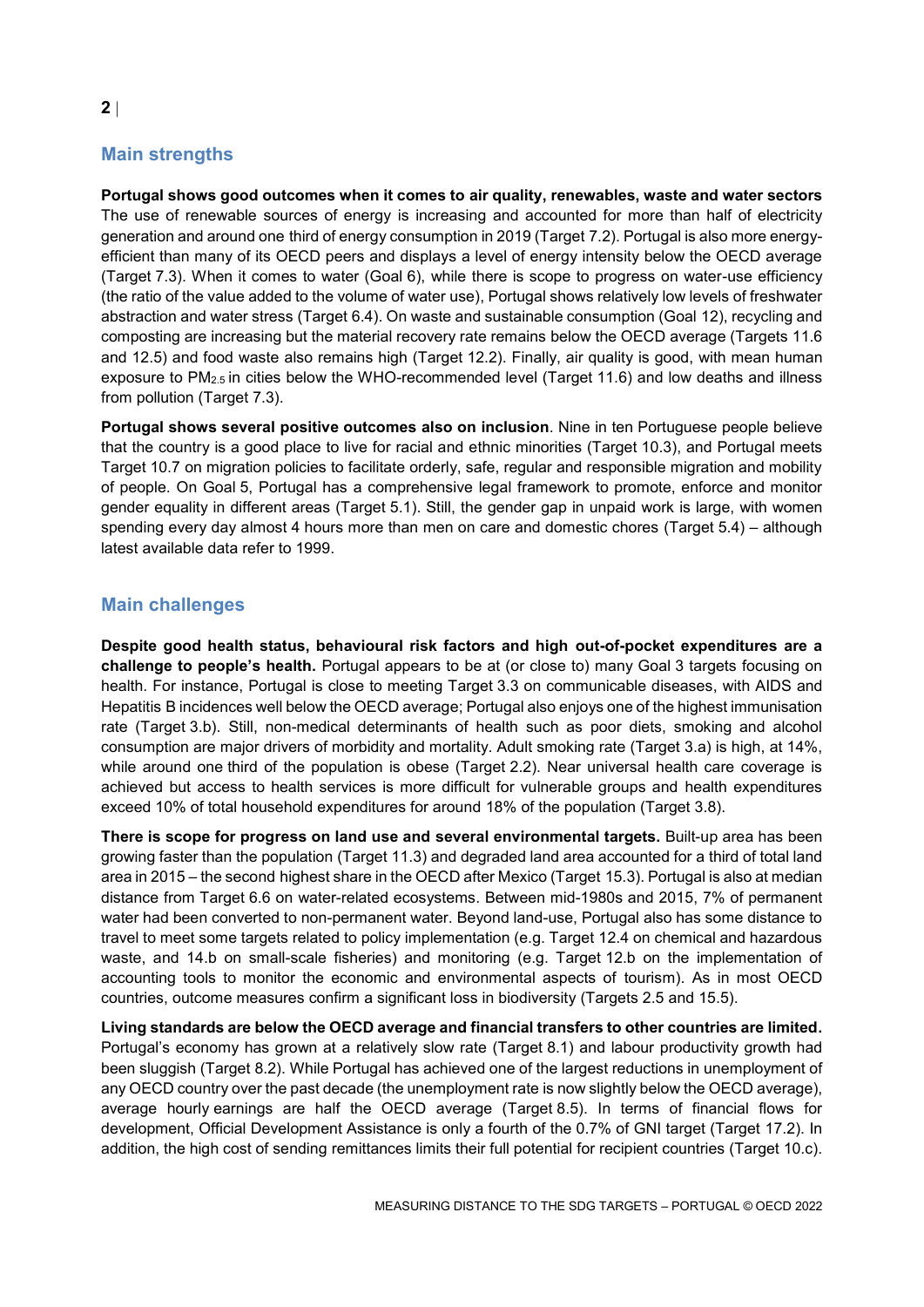In terms of trade flows, Portugal ranks among the lowest in the OECD when it comes to duty-free treatment of imports from least developed and developing countries, with duty-free treatment applied to only half of the tariff-lines in 2019 (Target 10.a).

**Portugal is also far from achieving some targets in the Peace category.** Less than half of the population reported having confidence in the judicial system (Target 16.6). Distances are also large, but smaller than the OECD average, when it comes to Targets 16.3 on rule of law (with a low score in the World Justice Project's index on civil justice) and 16.7 on inclusive decision-making (with low score in the pilot index on diversity of the central government workforce).

#### **Statistical gaps**

**Like in many other OECD countries, data availability remains a challenge when measuring distances to targets** (see the Overview chapter for details). For Portugal, available data on the level of the different indicators allow covering 129 of the 169 targets. As shown in [Figure](#page-2-0) 2 below, indicator coverage is uneven across the 17 goals. While nine goals (within the People, Planet and Prosperity categories) have most of their targets covered (the indicator coverage exceeds 80%), coverage is lower for Goals 11 on cities, 13 on climate action and 14 on life below water, with 60% or less of their targets covered. Data gaps become starker when focusing on performance indicators, excluding those providing contextual information. In this case, coverage exceeds 80% for only Goals 3 on health and 10 on inequalities. Moreover, for seven goals, mostly within the Planet category (Goals 12, 13, 14 and 15) but also in Goals 5 on gender equality, 11 on cities and 17 on partnerships, data are lacking to monitor changes over time for more than two in three targets.



#### <span id="page-2-0"></span>**Figure 2. Portugal's share of the 2030 Agenda's targets covered by at least one indicator, by goal**

Note: The figure represents Portugal's share of targets covered by at least one indicator for each SDG. Numbers from 1 to 17 stand for the goals: 1 No poverty, 2 Zero hunger, 3 Good health and well-being, 4 Quality education, 5 Gender equality, 6 Clean water and sanitation, 7 Affordable and clean energy, 8 Decent work and economic growth, 9 Industry, innovation and infrastructure, 10 Reduced inequalities, 11 Sustainable cities and communities, 12 Responsible consumption and production, 13 Climate action, 14 Life below water, 15 Life on land, 16 Peace, justice and strong institutions and 17 Partnerships for the goals. These goals are grouped under five broad themes (the "5Ps"): People, Planet, Prosperity, Peace and Partnership. Beyond data availability, other statistical gaps such as timeliness or granularity also need to be considered. For instance, given the lag in available data, the effects of the pandemic on current distance and trajectories may not be reflected in the estimates.

Source: All data is taken and adapted from (UNDESA, 2021<sub>[1]</sub>), *SDG Global Database*[, https://unstats.un.org/sdgs/unsdg](https://unstats.un.org/sdgs/unsdg) and (OECD, 2021<sub>[2]</sub>), *OECD.Stat,* <https://stats.oecd.org/> (accessed on 29 October 2021).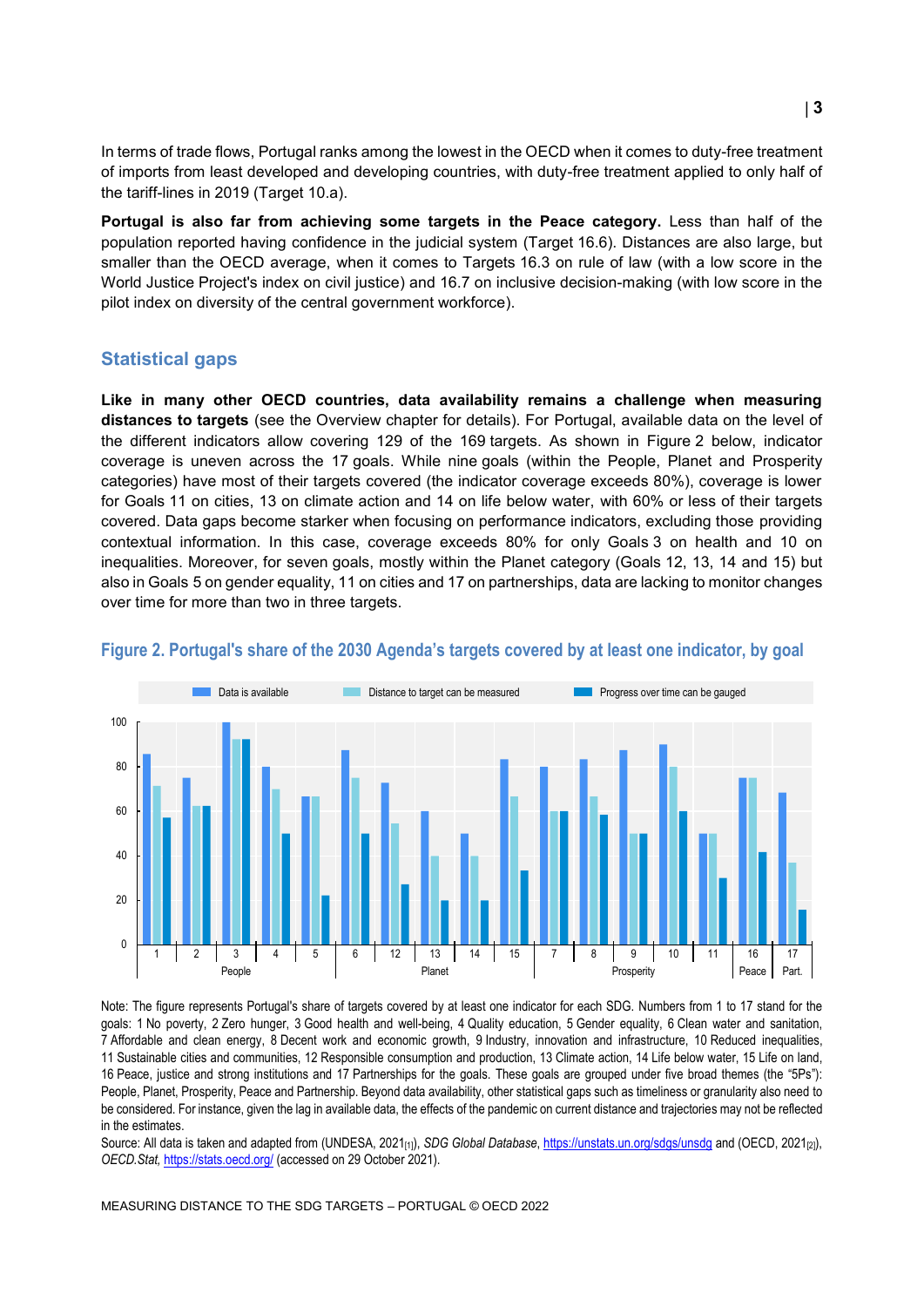# **Detailed information**

While some SDG Targets are, on average, close to being met, performance is very uneven across the 17 Goals of the 2030 Agenda for Sustainable Development. [Table](#page-3-0) 1 presents an overview of Portugal's progress towards targets based on available data for each of the 17 Goals. It shows that distances to Targets and trends over time differ significantly even when considering a specific goal.

| Goal           | Target | Short Label                           | Distance to<br>Target (s.u.) | <b>Trend Assessment</b>                                              | OECD<br>Average | <b>OECD Trend</b><br>Assessment                                      |
|----------------|--------|---------------------------------------|------------------------------|----------------------------------------------------------------------|-----------------|----------------------------------------------------------------------|
|                |        |                                       |                              |                                                                      | distance (s.u.) |                                                                      |
|                |        |                                       |                              |                                                                      |                 |                                                                      |
| $\mathbf{1}$   | 1.1    | Extreme poverty                       | 0.00                         | Target is achieved or on<br>track to being achieved                  | 0.00            | Target is achieved or on<br>track to being achieved                  |
| $\mathbf{1}$   | 1.2    | Poverty in all its dimensions         | 1.18                         | No progress or moving<br>away from the SDG target                    | 1.41            | No progress or moving<br>away from the SDG target                    |
| $\mathbf{1}$   | 1.3    | Social protection coverage            | 0.86                         | No progress or moving<br>away from the SDG target                    | 0.80            | No progress or moving<br>away from the SDG target                    |
| $\mathbf{1}$   | 1.4    | Access to basic services              | 0.00                         | Target is achieved or on<br>track to being achieved                  | 0.00            | Target is achieved or on<br>track to being achieved                  |
| 1              | 1.5    | Resilience to shocks                  | 2.61                         | n.a.                                                                 | 1.00            | n.a.                                                                 |
| $\sqrt{2}$     | 2.1    | Hunger                                | 0.53                         | Progress has been made,<br>but is insufficient to meet<br>the target | 0.28            | No progress or moving<br>away from the SDG target                    |
| $\overline{2}$ | 2.2    | Malnutrition                          | 2.81                         | No progress or moving<br>away from the SDG target                    | 2.46            | No progress or moving<br>away from the SDG target                    |
| $\overline{2}$ | 2.4    | Sustainable production                | 0.96                         | No progress or moving<br>away from the SDG target                    | 1.34            | No progress or moving<br>away from the SDG target                    |
| $\overline{2}$ | 2.5    | Diversity of seeds and<br>livestocks* | 2.83                         | No progress or moving<br>away from the SDG target                    | 3.59            | No progress or moving<br>away from the SDG target                    |
| $\overline{2}$ | 2.c    | Food prices anomalies                 | 0.00                         | Target is achieved or on<br>track to being achieved                  | 0.00            | Target is achieved or on<br>track to being achieved                  |
| 3              | 3.1    | Maternal mortality                    | 0.00                         | Target is achieved or on<br>track to being achieved                  | 0.00            | Target is achieved or on<br>track to being achieved                  |
| 3              | 3.2    | Death of newborns and<br>children     | 0.00                         | Target is achieved or on<br>track to being achieved                  | 0.00            | Target is achieved or on<br>track to being achieved                  |
| 3              | 3.3    | Communicable diseases                 | 0.42                         | Progress has been made,<br>but is insufficient to meet<br>the target | 0.56            | Progress has been made,<br>but is insufficient to meet<br>the target |
| 3              | 3.4    | Premature mortality                   | 1.01                         | No progress or moving<br>away from the SDG target                    | 1.26            | Progress has been made,<br>but is insufficient to meet<br>the target |
| 3              | 3.5    | Prevention of Substance<br>abuse      | 0.80                         | Progress has been made,<br>but is insufficient to meet<br>the target | 0.63            | Progress has been made,<br>but is insufficient to meet<br>the target |
| 3              | 3.6    | Road traffic accidents*               | 1.28                         | Progress has been made,<br>but is insufficient to meet<br>the target | 0.78            | Progress has been made,<br>but is insufficient to meet<br>the target |
| 3              | 3.7    | Access to sexual health-care          | 0.25                         | Progress has been made,<br>but is insufficient to meet<br>the target | 0.58            | Progress has been made,<br>but is insufficient to meet<br>the target |
| 3              | 3.8    | Health coverage                       | 2.21                         | Progress has been made,<br>but is insufficient to meet<br>the target | 1.79            | Progress has been made,<br>but is insufficient to meet<br>the target |
| 3              | 3.9    | Deaths and illness from<br>pollution  | 0.31                         | No progress or moving<br>away from the SDG target                    | 0.55            | No progress or moving<br>away from the SDG target                    |
| 3              | 3.a    | Tobacco consumption                   | 2.67                         | No progress or moving<br>away from the SDG target                    | 2.65            | Progress has been made,<br>but is insufficient to meet               |

# <span id="page-3-0"></span>**Table 1. Portugal distances to targets and recent trends**

MEASURING DISTANCE TO THE SDG TARGETS – PORTUGAL © OECD 2022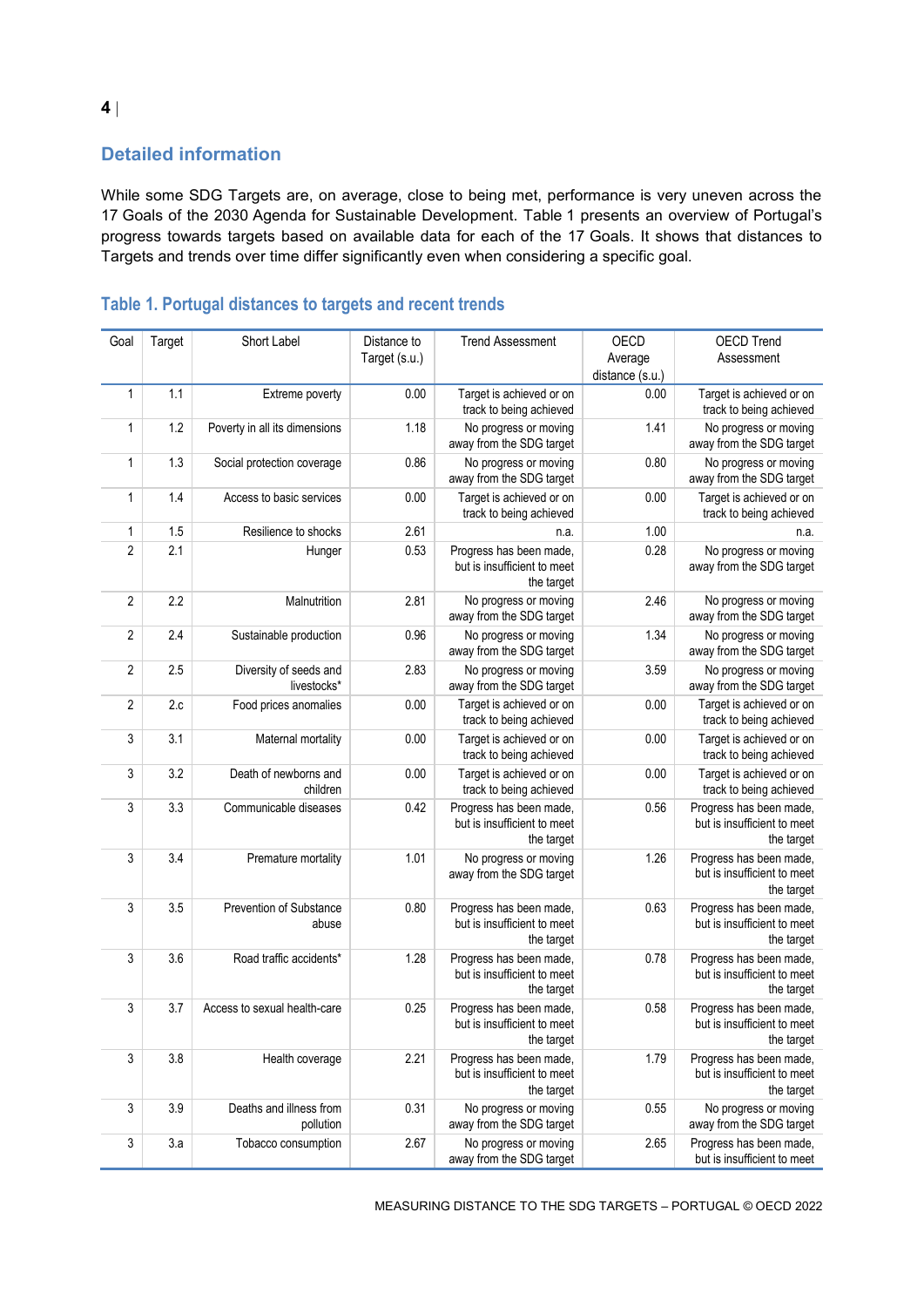| Goal | Target | Short Label                        | Distance to   | <b>Trend Assessment</b>                                              | OECD            | <b>OECD Trend</b>                                                    |
|------|--------|------------------------------------|---------------|----------------------------------------------------------------------|-----------------|----------------------------------------------------------------------|
|      |        |                                    | Target (s.u.) |                                                                      | Average         | Assessment                                                           |
|      |        |                                    |               |                                                                      | distance (s.u.) |                                                                      |
|      |        |                                    |               |                                                                      |                 | the target                                                           |
| 3    | 3.b    | Vaccination                        | 0.09          | Target is achieved or on<br>track to being achieved                  | 0.37            | Target is achieved or on<br>track to being achieved                  |
| 3    | 3.d    | Health emergency<br>preparedness   | 0.88          | No progress or moving<br>away from the SDG target                    | 1.19            | Target is achieved or on<br>track to being achieved                  |
| 4    | 4.1    | Primary and secondary<br>education | 1.47          | No progress or moving<br>away from the SDG target                    | 1.17            | No progress or moving<br>away from the SDG target                    |
| 4    | 4.2    | Pre-primary education              | 0.43          | Target is achieved or on<br>track to being achieved                  | 0.24            | Target is achieved or on<br>track to being achieved                  |
| 4    | 4.3    | Lifelong learning                  | 1.38          | Target is achieved or on<br>track to being achieved                  | 1.25            | No progress or moving<br>away from the SDG target                    |
| 4    | 4.4    | Skills for employment              | 1.71          | No progress or moving<br>away from the SDG target                    | 1.23            | No progress or moving<br>away from the SDG target                    |
| 4    | 4.5    | Disparities in education           | 1.38          | No progress or moving<br>away from the SDG target                    | 1.49            | No progress or moving<br>away from the SDG target                    |
| 4    | 4.a    | <b>Education facilities</b>        | 0.00          | n.a.                                                                 | 0.05            | n.a.                                                                 |
| 4    | 4.c    | Qualification of teachers          | 2.15          | n.a.                                                                 | 0.60            | n.a.                                                                 |
| 5    | 5.1    | Discrimination against<br>women    | 0.30          | n.a.                                                                 | 1.32            | n.a.                                                                 |
| 5    | 5.2    | Violence against women             | 0.59          | n.a.                                                                 | 0.89            | n.a.                                                                 |
| 5    | 5.3    | Harmful practices                  | 0.58          | n.a.                                                                 | 1.37            | n.a.                                                                 |
| 5    | 5.4    | Unpaid care and domestic<br>work   | 2.37          | n.a.                                                                 | 1.79            | n.a.                                                                 |
| 5    | 5.5    | Women's participation              | 1.25          | Progress has been made,<br>but is insufficient to meet<br>the target | 1.89            | Progress has been made,<br>but is insufficient to meet<br>the target |
| 5    | 5.b    | Women's empowerment                | 1.45          | Progress has been made,<br>but is insufficient to meet<br>the target | 0.53            | Target is achieved or on<br>track to being achieved                  |
| 6    | 6.1    | Access to drinking water           | 0.19          | Progress has been made,<br>but is insufficient to meet<br>the target | 0.15            | Target is achieved or on<br>track to being achieved                  |
| 6    | 6.2    | Waste water treatment              | 0.33          | Progress has been made,<br>but is insufficient to meet<br>the target | 0.35            | Progress has been made,<br>but is insufficient to meet<br>the target |
| 6    | 6.3    | Water quality                      | 0.69          | Target is achieved or on<br>track to being achieved                  | 0.68            | Target is achieved or on<br>track to being achieved                  |
| 6    | 6.4    | Water-use efficiency               | 0.45          | Progress has been made,<br>but is insufficient to meet<br>the target | 0.54            | Progress has been made,<br>but is insufficient to meet<br>the target |
| 6    | 6.5    | Water resources<br>management      | 0.79          | n.a.                                                                 | 0.98            | n.a.                                                                 |
| 6    | 6.6    | Water-related ecosystems*          | 2.63          | n.a.                                                                 | 2.18            | n.a.                                                                 |
| 7    | 7.1    | Access to energy                   | 0.00          | Target is achieved or on<br>track to being achieved                  | 0.00            | Target is achieved or on<br>track to being achieved                  |
| 7    | 7.2    | Clean energy                       | 0.32          | Progress has been made,<br>but is insufficient to meet<br>the target | 0.62            | Progress has been made,<br>but is insufficient to meet<br>the target |
| 7    | 7.3    | Energy efficiency                  | 0.45          | Progress has been made,<br>but is insufficient to meet<br>the target | 0.98            | Progress has been made,<br>but is insufficient to meet<br>the target |
| 8    | 8.1    | GDP growth                         | 2.54          | No progress or moving<br>away from the SDG target                    | 1.89            | No progress or moving<br>away from the SDG target                    |
| 8    | 8.2    | Productivity                       | 2.30          | No progress or moving<br>away from the SDG target                    | 1.77            | No progress or moving<br>away from the SDG target                    |
| 8    | 8.4    | Material footprint                 | 0.86          | Progress has been made,                                              | 0.82            | Progress has been made,                                              |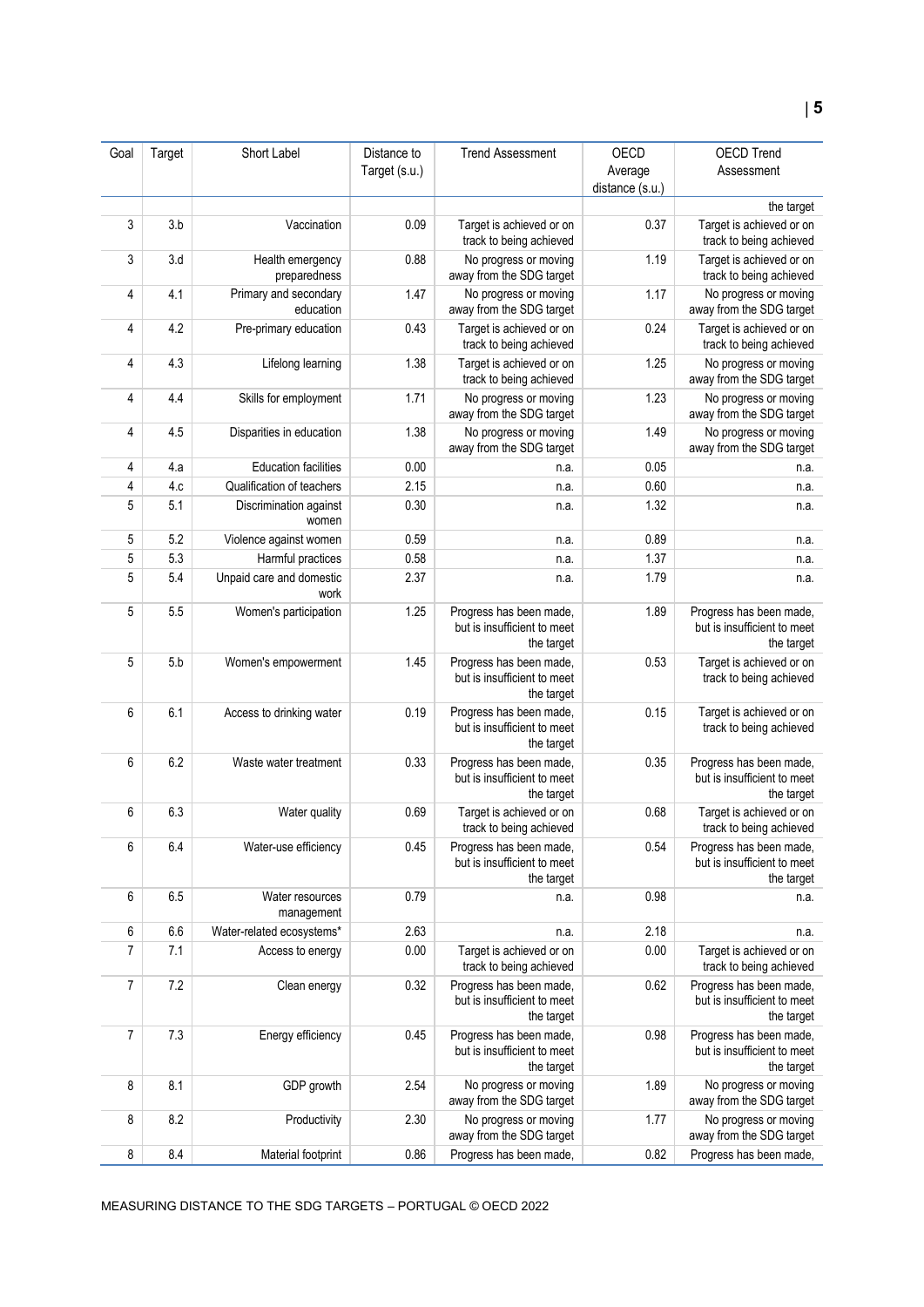| Goal | Target | Short Label                           | Distance to   | <b>Trend Assessment</b>                                              | OECD            | <b>OECD Trend</b>                                                    |
|------|--------|---------------------------------------|---------------|----------------------------------------------------------------------|-----------------|----------------------------------------------------------------------|
|      |        |                                       | Target (s.u.) |                                                                      | Average         | Assessment                                                           |
|      |        |                                       |               |                                                                      | distance (s.u.) |                                                                      |
|      |        |                                       |               | but is insufficient to meet<br>the target                            |                 | but is insufficient to meet<br>the target                            |
| 8    | 8.5    | Employment                            | 1.78          | No progress or moving<br>away from the SDG target                    | 0.97            | No progress or moving<br>away from the SDG target                    |
| 8    | 8.6    | <b>NEET</b>                           | 1.22          | No progress or moving<br>away from the SDG target                    | 1.69            | No progress or moving<br>away from the SDG target                    |
| 8    | 8.8    | Labour rights                         | 0.94          | Progress has been made,<br>but is insufficient to meet<br>the target | 0.80            | Progress has been made,<br>but is insufficient to meet<br>the target |
| 8    | 8.10   | <b>Financial institutions</b>         | 0.28          | Target is achieved or on<br>track to being achieved                  | 0.45            | Target is achieved or on<br>track to being achieved                  |
| 8    | 8.b    | Strategy for youth<br>employment      | 0.00          | n.a.                                                                 | 0.45            | n.a.                                                                 |
| 9    | 9.2    | Sustainable industry                  | 1.42          | No progress or moving<br>away from the SDG target                    | 0.95            | No progress or moving<br>away from the SDG target                    |
| 9    | 9.4    | Environmental impact                  | 0.54          | Progress has been made,<br>but is insufficient to meet<br>the target | 0.87            | Progress has been made,<br>but is insufficient to meet<br>the target |
| 9    | 9.5    | Research and development              | 1.26          | Progress has been made,<br>but is insufficient to meet<br>the target | 1.06            | Progress has been made,<br>but is insufficient to meet<br>the target |
| 9    | 9.c    | ICT                                   | 0.00          | Target is achieved or on<br>track to being achieved                  | 0.36            | Progress has been made,<br>but is insufficient to meet<br>the target |
| 10   | 10.1   | Income distribution                   | 1.57          | Progress has been made,<br>but is insufficient to meet<br>the target | 1.23            | No progress or moving<br>away from the SDG target                    |
| 10   | 10.2   | Social inclusion                      | 1.28          | No progress or moving<br>away from the SDG target                    | 1.54            | No progress or moving<br>away from the SDG target                    |
| 10   | 10.3   | Inequalities of outcome               | 0.46          | Target is achieved or on<br>track to being achieved                  | 1.27            | Progress has been made,<br>but is insufficient to meet<br>the target |
| 10   | 10.4   | Redistribution                        | 0.80          | No progress or moving<br>away from the SDG target                    | 1.12            | No progress or moving<br>away from the SDG target                    |
| 10   | 10.5   | Financial markets                     | 1.32          | Progress has been made,<br>but is insufficient to meet<br>the target | 0.90            | No progress or moving<br>away from the SDG target                    |
| $10$ | 10.7   | Migration                             | $0.00\,$      | n.a.                                                                 | 0.69            | n.a.                                                                 |
| 10   | 10.a   | Tariff-lines                          | 1.61          | Progress has been made,<br>but is insufficient to meet<br>the target | 0.93            | Progress has been made,<br>but is insufficient to meet<br>the target |
| 10   | 10.c   | Remittances                           | 2.77          | n.a.                                                                 | 2.21            | n.a.                                                                 |
| 11   | 11.1   | Housing                               | 0.20          | Progress has been made,<br>but is insufficient to meet<br>the target | 0.80            | No progress or moving<br>away from the SDG target                    |
| 11   | 11.3   | Urbanization                          | 1.89          | Progress has been made,<br>but is insufficient to meet<br>the target | 1.19            | Progress has been made,<br>but is insufficient to meet<br>the target |
| 11   | 11.6   | Environmental impact of<br>cities     | 0.42          | Progress has been made,<br>but is insufficient to meet<br>the target | 0.49            | Progress has been made,<br>but is insufficient to meet<br>the target |
| 11   | 11.a   | Urban policies                        | 0.00          | n.a.                                                                 | 0.23            | n.a.                                                                 |
| 11   | 11.b   | <b>Disaster Risk Reduction</b>        | 2.61          | n.a.                                                                 | 0.81            | n.a.                                                                 |
| 12   | 12.2   | Efficient use of natural<br>resources | 0.61          | Progress has been made,<br>but is insufficient to meet<br>the target | 0.87            | Progress has been made,<br>but is insufficient to meet<br>the target |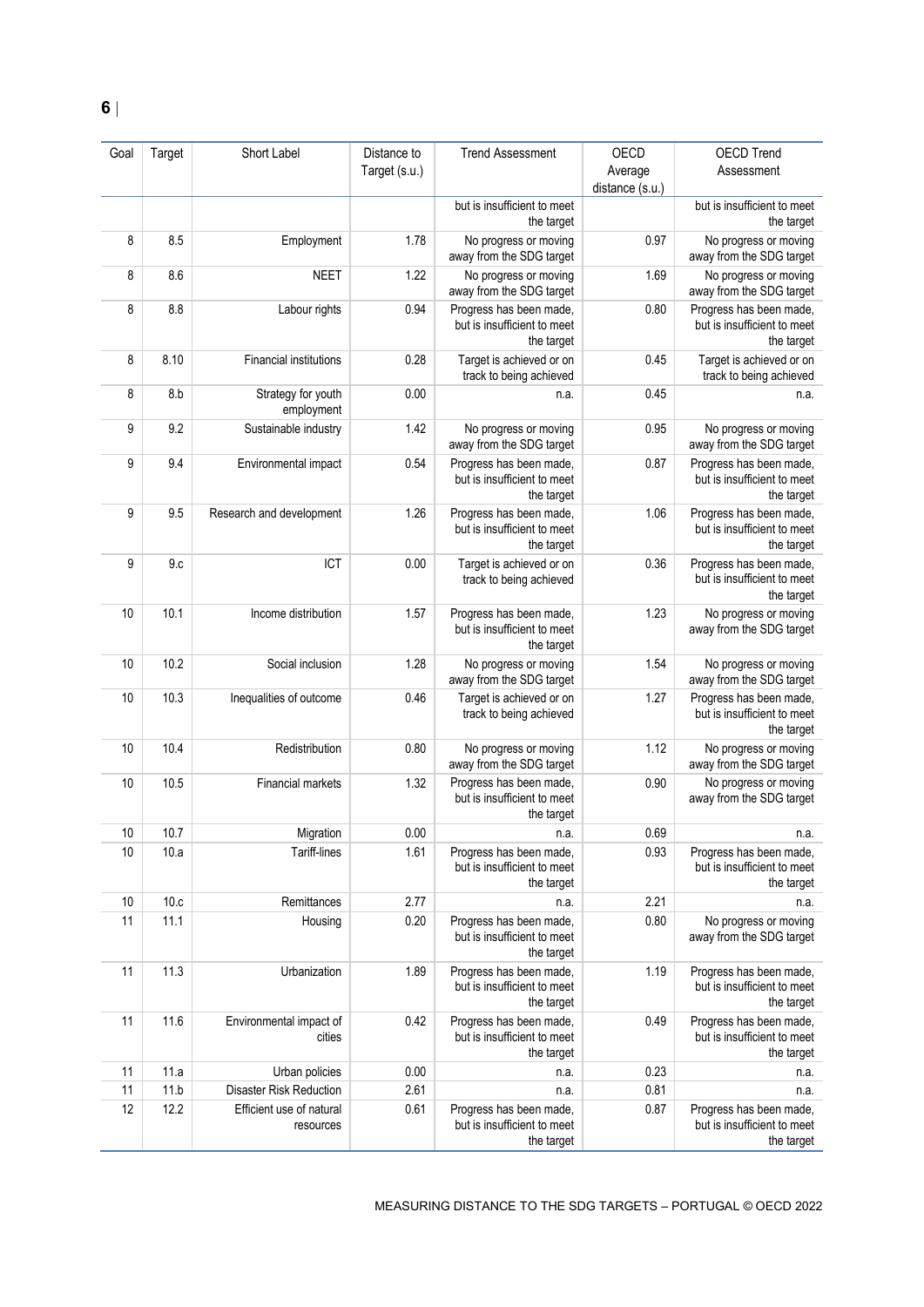| Goal | Target | Short Label                               | Distance to   | <b>Trend Assessment</b>                                              | OECD            | <b>OECD Trend</b>                                                    |
|------|--------|-------------------------------------------|---------------|----------------------------------------------------------------------|-----------------|----------------------------------------------------------------------|
|      |        |                                           | Target (s.u.) |                                                                      | Average         | Assessment                                                           |
|      |        |                                           |               |                                                                      | distance (s.u.) |                                                                      |
| 12   | 12.3   | Food waste                                | 1.52          | n.a.                                                                 | 1.36            | n.a.                                                                 |
| 12   | 12.4   | Chemical and hazardous<br>waste*          | 1.55          | n.a.                                                                 | 1.02            | n.a.                                                                 |
| 12   | 12.5   | Waste generation                          | 1.07          | Progress has been made,<br>but is insufficient to meet<br>the target | 0.66            | Progress has been made,<br>but is insufficient to meet<br>the target |
| 12   | 12.7   | Public procurement practices              | 0.00          | n.a.                                                                 | 0.00            | n.a.                                                                 |
| 12   | 12.b   | Tourism sustainability                    | 1.96          | No progress or moving<br>away from the SDG target                    | 1.87            | No progress or moving<br>away from the SDG target                    |
| 13   | 13.1   | Resilience to climate events              | 2.61          | n.a.                                                                 | 0.73            | n.a.                                                                 |
| 13   | 13.2   | Greenhouse gas emissions                  | 0.50          | Progress has been made,<br>but is insufficient to meet<br>the target | 1.15            | Progress has been made,<br>but is insufficient to meet<br>the target |
| 14   | 14.1   | Marine pollution**                        | 1.18          | No progress or moving<br>away from the SDG target                    | 1.84            | Progress has been made,<br>but is insufficient to meet<br>the target |
| 14   | 14.5   | Protected marine areas*                   | 0.47          | Progress has been made,<br>but is insufficient to meet<br>the target | 0.38            | Progress has been made,<br>but is insufficient to meet<br>the target |
| 14   | 14.6   | Harmful subsidies to<br>fisheries*        | 0.00          | n.a.                                                                 | 0.36            | n.a.                                                                 |
| 14   | 14.b   | Small-scale fisheries                     | 1.80          | n.a.                                                                 | 1.64            | n.a.                                                                 |
| 15   | 15.1   | Ecosystem protection*                     | 0.54          | Progress has been made,<br>but is insufficient to meet<br>the target | 0.74            | Progress has been made,<br>but is insufficient to meet<br>the target |
| 15   | 15.2   | Sustainable use of forest*                | 0.97          | Target is achieved or on<br>track to being achieved                  | 0.60            | Target is achieved or on<br>track to being achieved                  |
| 15   | 15.3   | Desertification                           | 2.91          | n.a.                                                                 | 1.04            | n.a.                                                                 |
| 15   | 15.4   | Mountain ecosystems                       | 0.58          | Progress has been made,<br>but is insufficient to meet<br>the target | 0.73            | Progress has been made,<br>but is insufficient to meet<br>the target |
| 15   | 15.5   | Threatened species*                       | 1.41          | No progress or moving<br>away from the SDG target                    | 1.20            | No progress or moving<br>away from the SDG target                    |
| 15   | 15.6   | Benefits from genetic<br>resources        | 0.61          | n.a.                                                                 | 0.78            | n.a.                                                                 |
| 15   | 15.8   | Invasive alien species*                   | 0.00          | n.a.                                                                 | 0.30            | n.a.                                                                 |
| 15   | 15.9   | National and local planning*              | 0.32          | n.a.                                                                 | 0.54            | n.a.                                                                 |
| 16   | 16.1   | Violence and related deaths               | 0.57          | Progress has been made,<br>but is insufficient to meet<br>the target | 0.66            | Progress has been made.<br>but is insufficient to meet<br>the target |
| 16   | 16.2   | Violence against children                 | 0.76          | Target is achieved or on<br>track to being achieved                  | 0.65            | No progress or moving<br>away from the SDG target                    |
| 16   | 16.3   | Rule of law                               | 1.54          | Progress has been made,<br>but is insufficient to meet<br>the target | 2.33            | No progress or moving<br>away from the SDG target                    |
| 16   | 16.5   | Corruption and bribery                    | 0.00          | n.a.                                                                 | 0.17            | n.a.                                                                 |
| 16   | 16.6   | Accountable institutions                  | 2.69          | Progress has been made,<br>but is insufficient to meet<br>the target | 2.26            | Progress has been made,<br>but is insufficient to meet<br>the target |
| 16   | 16.7   | Inclusive decision-making                 | 1.79          | n.a.                                                                 | 1.85            | n.a.                                                                 |
| 16   | 16.9   | Legal identity for all                    | 0.00          | n.a.                                                                 | 0.00            | n.a.                                                                 |
| 16   | 16.10  | Access to information                     | 0.00          | n.a.                                                                 | 0.00            | n.a.                                                                 |
| 16   | 16.a   | National institutions                     | 0.00          | Target is achieved or on<br>track to being achieved                  | 0.54            | Target is achieved or on<br>track to being achieved                  |
| 17   | 17.2   | <b>Official Development</b><br>Assistance | 1.62          | No progress or moving<br>away from the SDG target                    | 0.94            | Progress has been made,<br>but is insufficient to meet               |

MEASURING DISTANCE TO THE SDG TARGETS – PORTUGAL © OECD 2022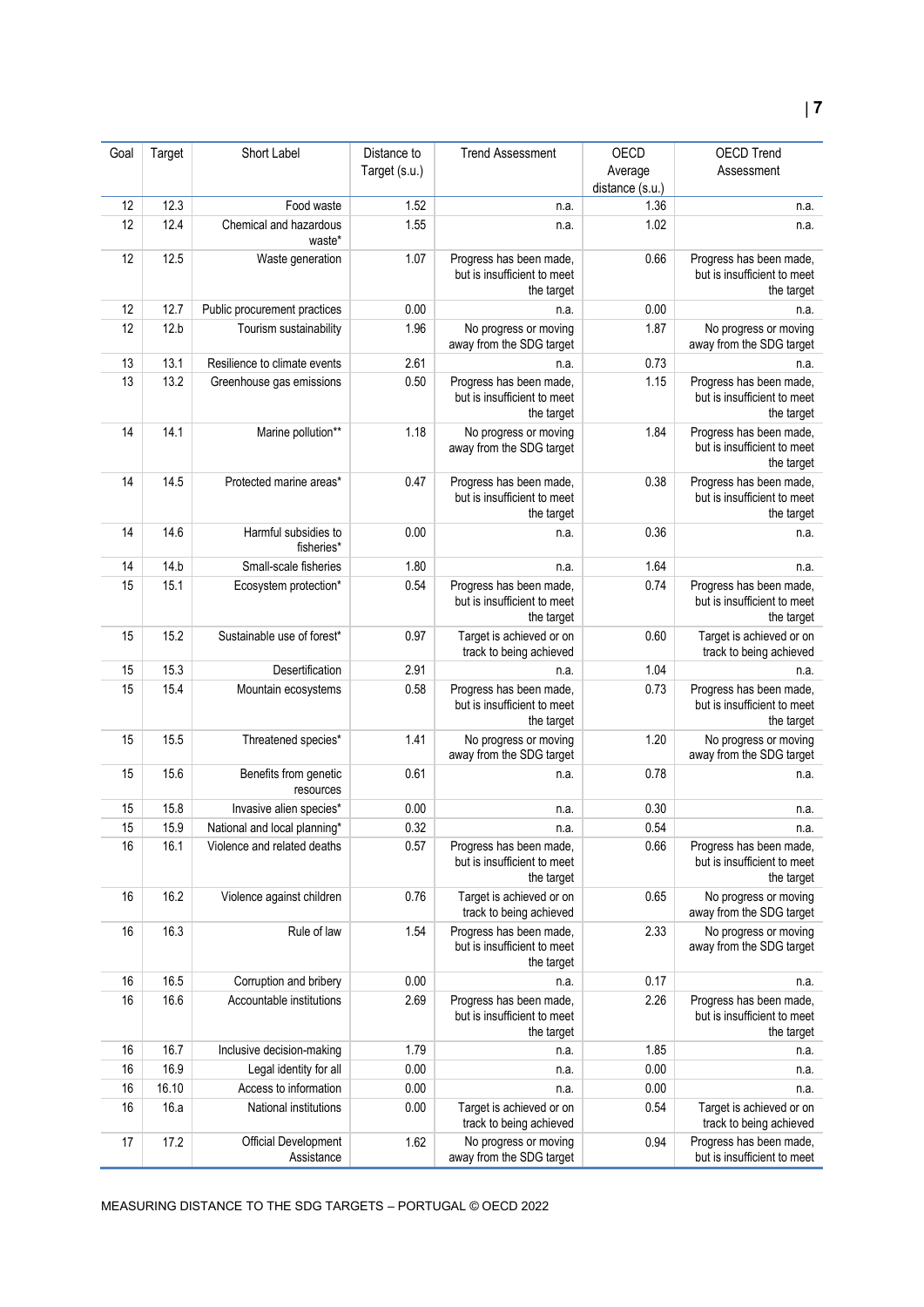| Goal | Target | Short Label                                                             | Distance to<br>Target (s.u.) | <b>Trend Assessment</b>                             | OECD<br>Average<br>distance (s.u.) | <b>OECD Trend</b><br>Assessment                     |
|------|--------|-------------------------------------------------------------------------|------------------------------|-----------------------------------------------------|------------------------------------|-----------------------------------------------------|
|      |        |                                                                         |                              |                                                     |                                    | the target                                          |
| 17   | 17.10  | Multilateral trading system                                             | 0.01                         | Target is achieved or on<br>track to being achieved | 0.45                               | Target is achieved or on<br>track to being achieved |
| 17   | 17.12  | Market access for least<br>developed countries                          | 1.13                         | No progress or moving<br>away from the SDG target   | 0.72                               | No progress or moving<br>away from the SDG target   |
| 17   | 17.15  | National leadership to<br>implement policies for<br>poverty eradication | 2.61                         | n.a.                                                | 2.32                               | n.a.                                                |
| 17   | 17.16  | Global Partnership for<br>Sustainable Development                       | 1.98                         | n.a.                                                | 0.89                               | n.a.                                                |
| 17   | 17.18  | Statistical capacity                                                    | 0.00                         | n.a.                                                | 0.09                               | n.a.                                                |
| 17   | 17.19  | Statistical capacity-building                                           | 0.00                         | n.a.                                                | 0.11                               | n.a.                                                |

Note: \* refers to targets with a 2020 deadline. \*\* refers to targets with a 2025 deadline. The OECD average is measured as the simple average across OECD countries with available data

Source: All data is taken and adapted from (UNDESA, 2021<sub>[1]</sub>), *SDG Global Database*[, https://unstats.un.org/sdgs/unsdg](https://unstats.un.org/sdgs/unsdg) and (OECD, 2021<sub>[2]</sub>), *OECD.Stat,* <https://stats.oecd.org/> (accessed on 29 October 2021).

## <span id="page-7-0"></span>**How to read this country profile**

The OECD report *The Short and Winding Road to 2030: Measuring Distance to the SDG Targets* evaluates the distance that OECD countries need to travel to meet SDG targets for which data are currently available. It also looks at whether countries have been moving towards or away from these targets, and how likely they are to meet their commitments by 2030, based on an analysis of recent trends and the observed volatility in the different indicators.

As most authors and international organisations, this report adopts a rather simple geometric growth model for assessing the direction and pace of recent changes in the context of the SDGs. Yet, instead of making direct estimates of the value of the indicator by 2030, it models the likelihood of achieving a specific level using Monte Carlo simulations.

While the report provides an overview of where OECD countries, taken as a whole, currently stand, country profiles provide details of the performance and data availability of individual OECD countries.

#### *How to read the OECD SDG Wheel?*

Progress on SDGs requires a granular understanding of countries' strengths and weaknesses based on the consideration of the 169 targets of the 2030 Agenda. [Figure](#page-0-0) 1 shows both **current achievements** (in the inner circle; the longer the bar, the smaller the distance remaining to be travelled) **as well as whether OECD countries are on track** (or are at least making progress) to meet their commitments by 2030 (in the outer circle).

The length of each bar shows current level of achievement on each target. As detailed in the Methodological Annex, countries' distance to target is measured as the "standardised difference" between a country's current position and the target end-value. For each indicator, the standardised measurement unit (s.u.) is the standard deviation observed among OECD countries in the reference year (i.e. the year closest to 2015). Therefore, the longer the bar, the shorter the distance still to be travelled to reach the target by 2030. The colours of the bars applied to the various targets refer to the goals they pertain to.

The outer ring shows how OECD countries are performing over time and how likely they are to meet the different targets by 2030 based on the observed trends of the various indicators. It uses stoplight colours to classify the progress towards the target: